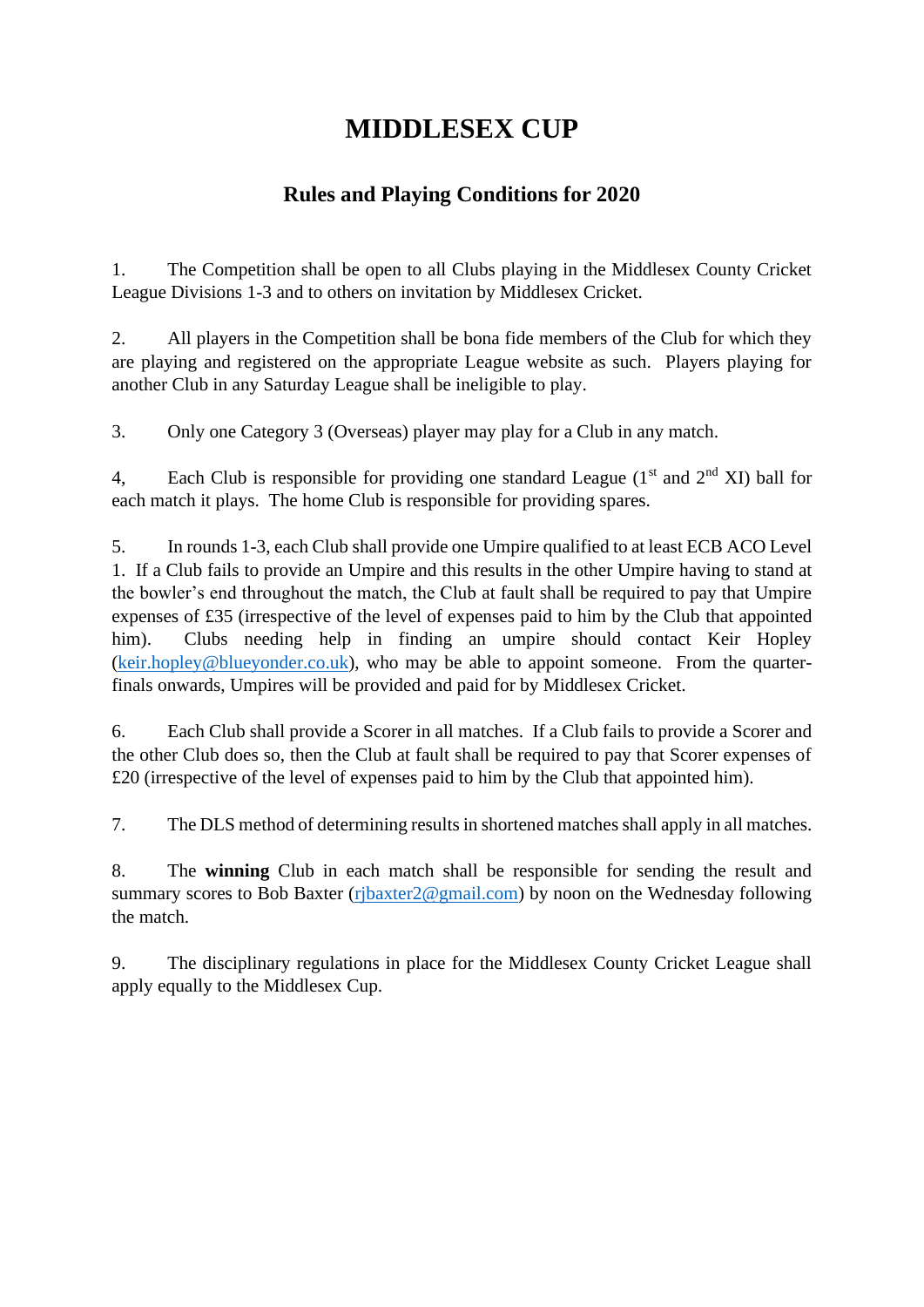### **PLAYING CONDITIONS**

Each game shall be played according to the Laws of Cricket as issued by the MCC (the 'Laws' with any references in these playing conditions to a numbered Law being to the relevant Law of Cricket) except as set out below.

#### **1. Duration**

ai. Each match shall start at 1230 except for the final, which shall start at 1130.

ii. Each match shall consist of a maximum of 45 overs per innings save where time is lost after the scheduled start time due to inclement weather or other unavoidable cause, when the number of overs may be reduced as provided below.

iii. There shall be one interval of 30 minutes. This shall normally be taken between innings. The umpires shall have the power to vary the timing of the interval or reduce its length in the event of bad weather or exceptional circumstances.

iv. Unless bowled out earlier, the team batting first shall bat for the full number of overs allotted prior to the commencement of the match; declarations are not permitted. Should the side batting first be dismissed before the end of the overs allotted to it, the team batting second shall be entitled to bat for 45 overs or as reduced due to inclement weather or other cause.

v. Overs shall only begin to be deducted from either innings once the cumulative loss of playing time exceeds 40 minutes whether by way of a delayed start and/or a subsequent suspension of play.

b. Delayed start matches –

i. The number of overs shall be arranged so that both teams have the opportunity of batting for the same number of overs (minimum 20 overs each team).

ii. If the delay in the actual start is 40 minutes or less, paragraph 1 (b) (iii) shall apply and there shall be no deduction of overs from either innings.

iii. If the delay in the actual start is more than 40 minutes the calculation of the number of overs to be bowled shall be based on one over per side for each full 7.5 minutes in the time remaining before the scheduled close of play (as referred to in paragraph 1 (a)).

Time for the interval must be excluded from the calculation of time remaining.

c. Suspended matches –

i. First innings - When play is suspended during the first innings and the cumulative loss of playing time in the Match is 40 minutes or less, paragraph 1 (b) (iii) shall apply and there shall be no reduction in overs. Once the cumulative loss of playing time in the Match has exceeded 40 minutes and either play continues to be suspended or is subsequently suspended during the first innings, the object shall be to rearrange the number of overs so that both sides have the opportunity of batting for the same number of overs (minimum 20 overs per side). The reduction of the number of overs to be bowled shall be based on one over per side for each full 7.5 minutes in the time remaining before the scheduled close of play (as referred to in paragraph 1 (a)). Should the calculation regarding the number of overs result in an odd number of total overs then one over shall be added and the new total divided in half.

Time for the interval must be excluded from the calculation of time remaining.

ii. Second innings - If there is a delayed start to the second innings or a suspension of play during the second innings and the cumulative loss of playing time in the Match is 40 minutes or less, paragraph 1 (b) (iii) shall apply and there shall be no reduction in the overs which the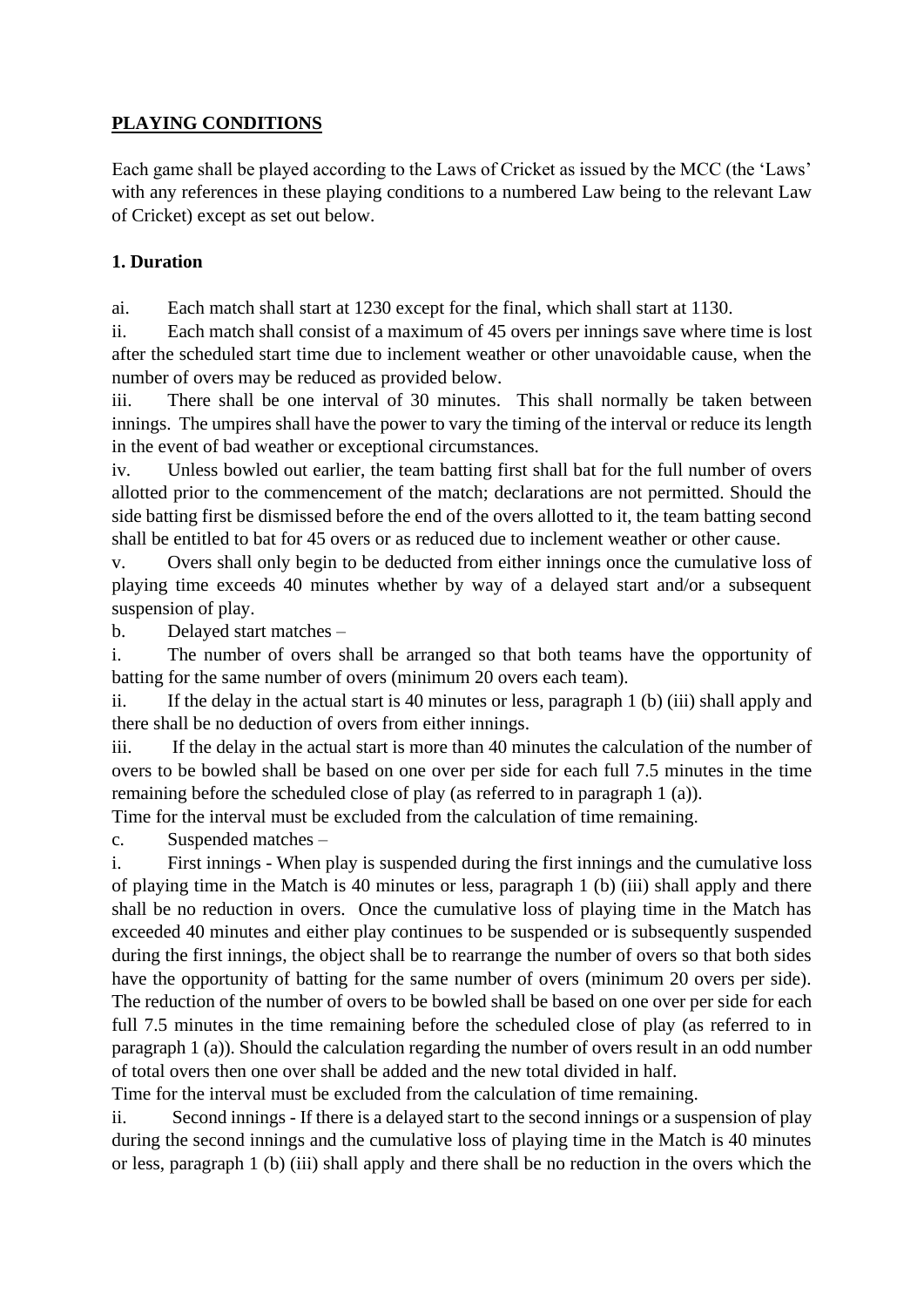side batting second shall face. Should the first innings have finished before the originally scheduled time then the amount of time it finished before the scheduled time should be added to the 40 minutes available before any overs are deducted.

Once the cumulative loss of playing time in the Match has exceeded 40 minutes (plus any time allowed for the first innings finishing early) and either the start of the second innings continues to be delayed or play in the second innings continues to be suspended or is subsequently suspended so that there is:-

(A) sufficient time for the side batting second to receive the same number of overs as the side batting first had the opportunity to receive, there will be no reduction in the number of overs in the second innings; or

(B) insufficient time for the side batting second to face the same number of overs as the side batting first had the opportunity to face, then the number of overs to be bowled will be reduced by one over for every 3.75 minutes or part thereof of the relevant lost time, subject to a minimum of 20 overs. The number of overs to be faced by the team batting second will never be increased because of a delayed start to the second innings or after a suspension in the second innings.

iii. In the event of a suspension occurring in the middle of an over, the number of full overs to be bowled will be calculated by treating such partial over as a complete over (i.e. treat 3 overs and two balls as 4 overs) and any balls remaining to be bowled in the over during which play was suspended, will be bowled when play is resumed.

d. The fielding Captain shall agree drinks intervals with the Umpires prior to the start of each innings. A maximum of 5 minutes will be allowed for each drinks break. Time for agreed drinks intervals shall be excluded when calculating any time remaining.

e. Should the loss of time result in less than 20 overs being available to either team, the game shall be abandoned.

f. Should calculations regarding numbers of overs result in a fraction of an over, the fraction shall be ignored.

#### *Illustration of paragraph 1.d.i. (Suspension of play in the 1st Innings including examples of partial overs, calculations resulting in a fraction of an over and an odd number of overs) Facts:*

*40 minutes is lost before the start of play. Play starts at 13.10. It rains at 14.00 and the play is suspended after 14 overs and 3 valid balls have been bowled. Play resumes at 15.20. Before play re-starts the Captains and the Umpires agree that there will be no drinks break in the 1st Innings but that tea and drinks in the 2nd innings will proceed as normally. How many overs will each side now have the opportunity to face?*

*Application of para 1 d i.:* 

*Step 1: calculate how many overs can be played in remaining playing time ("PT") by dividing it by 3.75 (ignore any fraction).* 

*Step 2: Add any overs already bowled (round any incomplete over at stoppage up).*

*Step 3: If the resulting number of overs is uneven, add one.*

*Step 4: Divide the resulting total by 2 to arrive at the numbers of overs for each Team.*

*Step 5: Where the stoppage occurred mid-over, bowl the remaining balls of that over and then, per the calculation, bowl the remaining overs of the batting's side's revised entitlement. Calculation:*

*Step 1: Remaining PT 19.20 (extended Close of Play) minus 15.20 = 4 hours minus intervals to be taken in that time i.e. 35 mins (tea + 1 drinks)—4 hours minus 35 mins = 3 hours 25 mins*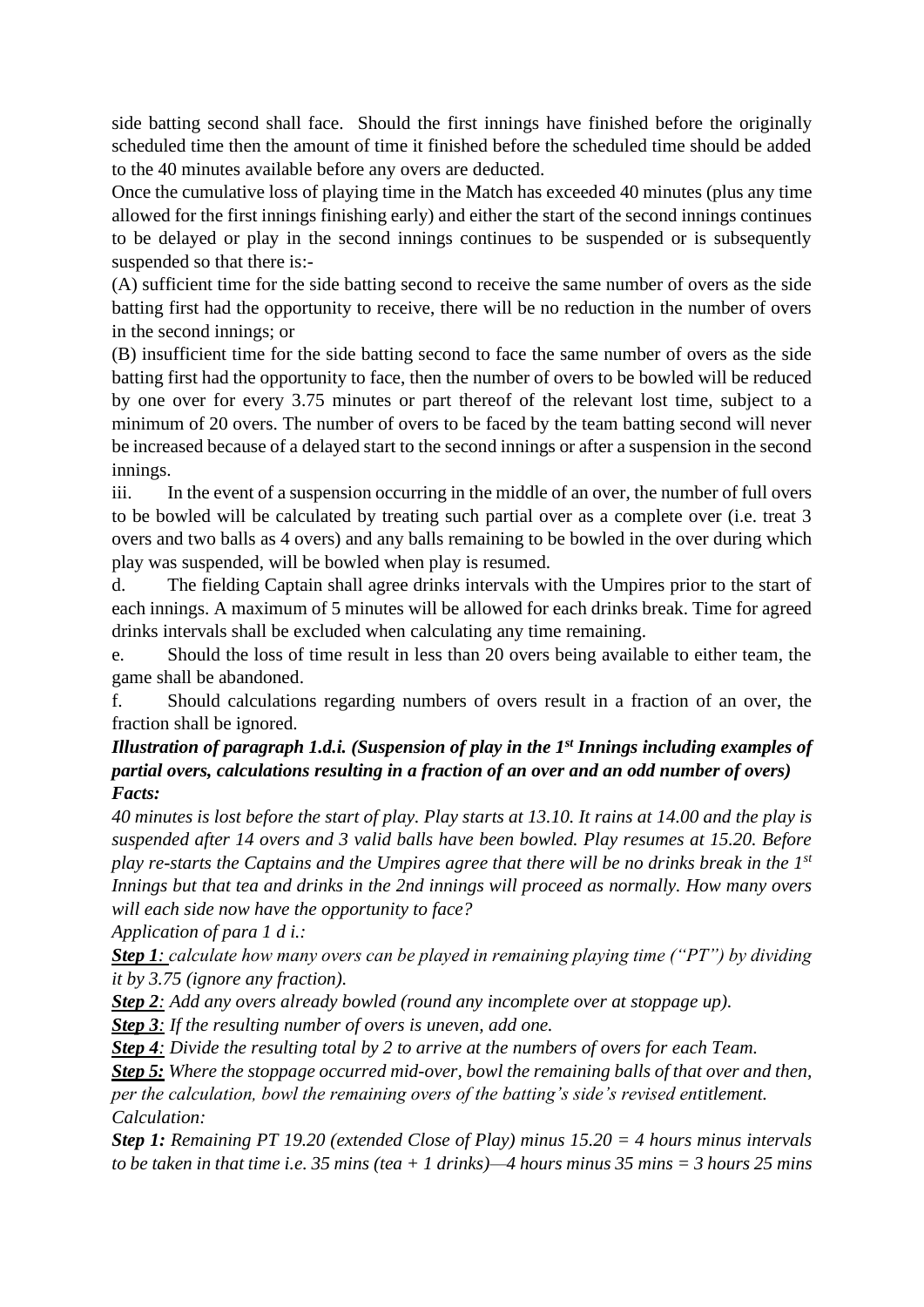*(205 mins). 205 divided by 3.75 = 54.6666 BUT ignore Fractions of an Over (paragraph 1 g) so 54 overs.*

*Step 2: Add overs already bowled (round up any incomplete over per - Paragraph 1 d iii) so 14.3 overs become 15 overs. 15 overs + 54 overs = 69 overs.* 

*Step 3: If the resulting number is uneven—69 is uneven—add one over (Paragraph 1 d i) so 69 overs becomes 70 overs.* 

*Step 4: Divide resulting total (70 overs) by 2 = 35 overs for each Team so the side batting first has 35 minus 15 overs (14.3 rounded up to 15 per Step 2) = 20 overs left to face on resumption of play (plus, per Step 5, the 3 balls remaining from the incomplete over).* 

*Step 5: On resumption, complete the incomplete over by bowling the remaining 3 balls and then the side batting first gets the chance to face its remaining 20 overs.*

#### *Illustration of time lost in the second innings*

#### *Facts:*

*No time was lost before the start of the match or during the First Innings. The side batting first faced its 45 overs and scored 210. Tea was taken at the end of the Innings at 15.30 and the Second Innings started at 16.00 and continued until 16.30 when, at the end of the 7<sup>th</sup> over, it poured with rain and the resumption of the Second Innings was delayed until 18.05. Prior to the resumption, the Umpires and Captains agreed there would be no drinks break in the Second Innings. How many overs will the Second Innings comprise and what is the revised target score?*

*Application of paragraph 1.d.ii*

*No overs reduction until cumulative loss of playing time exceeds 40 minutes (see Paragraph 1.b.(iii)). Where so exceeded and either the start of the Second Innings is delayed or play is suspended in the Second Innings, so the side batting Second cannot face the same number of overs as the side batting first had the opportunity to face, then the number of overs to be bowled is calculated by dividing the time lost by 3.75 mins per Over and ignoring fractions.*

*Calculation of the number of overs available to the Team batting <i>second*:

*First calculate time lost. 18.05-16.30 = 95 minutes. From that take the 40 minutes provided by Paragraph 1.b.(iii). So 55 minutes are lost.*

*55 minutes divided by 3.75 = 14.6667 overs. But ignore fractions so it's 14 overs lost.*

*So the Second Innings is one of 31 overs, of which 7 have already been bowled.*

*Calculation of revised target score (per Paragraphs 8.d and 8.i.)*

*The revised target score is calculated by reference to the average run rate of the team batting first (as required by paragraphs 8.c and 8.d below) by using the following formula –*

*(Runs scored in the 1<sup>st</sup> innings*  $\div$  *overs available in the 1<sup>st</sup> innings) x overs available in the second innings.*

*In this illustration, the target score is 210 ÷45 x 31 = 144.6667*

*In order to win, the side batting second needs to exceed the target score so the results that can arise at this stage based on the total reached in the Second Innings are:*

*145 (or more )-Win for the side batting second*

*144 (or fewer)- Win for the side batting first*

*Note: Where the target score, as calculated as above, is not a whole number (e.g. 144.6667 as in this illustration) a tie is impossible. In a match where the target score was precisely 144 and the side batting Second made 144, the match would be a tie.*

#### *Illustration of time lost in the second innings where the first innings had ended early Facts:*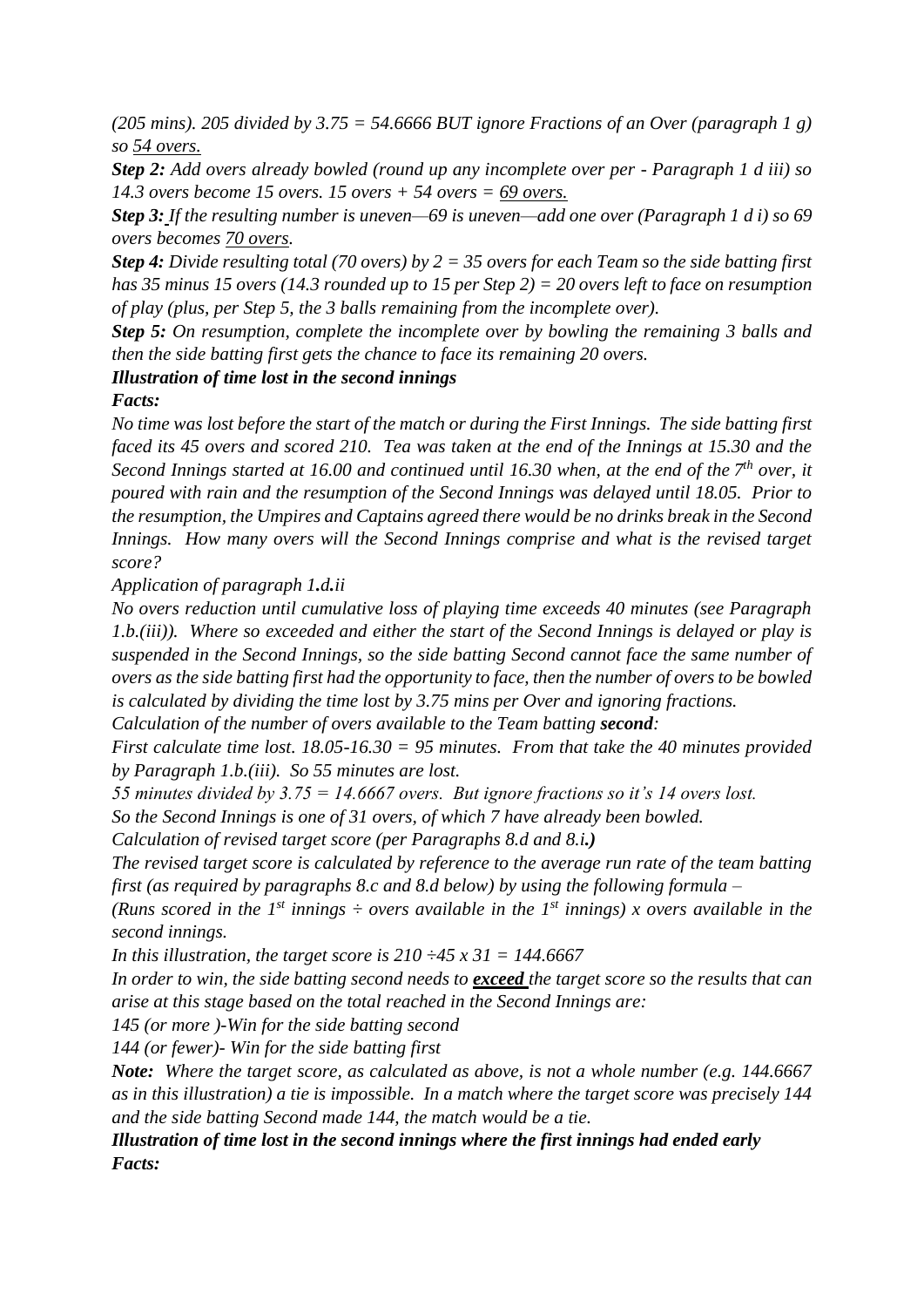*As above, save that the side batting first was bowled out in 40 overs and tea was taken at 15.05, with the Second Innings beginning at 15.35. When the rain came at 16.20, 11 overs had been bowled.*

#### *Application of paragraph 1.d.ii*

*In addition to allowing the 40 minutes provided for by paragraph 1.b.(iii), time should also be allowed for the time the First Innings finished early before reducing the number of overs to be bowled, in this case 15 minutes.*

#### *Calculation of the number of overs available to the Team batting second:*

*First calculate the time lost. 17.55-16.20 = 95 minutes. From that take the 40 minutes provided for by paragraph 1.b.(iii) and the 15 minutes the First Innings finished early. 95-40- 15 = 40 minutes lost.*

*40 minutes divided by 3.75 = 10.6667 overs – but ignore fractions, so it's 10 overs lost. The Second Innings becomes one of 35 overs, of which 11 have already been bowled. Calculation of revised target score (per Paragraphs 8.d and 8.i.)*

*The revised target score is calculated by reference to the average run rate of the team batting First (as required by paragraphs 8.c and 8.d below) by using the following formula –*

*(Runs scored in the 1<sup>st</sup> innings*  $\div$  *overs available in the 1<sup>st</sup> innings) x overs available in the second innings.*

*In this illustration, even though the side batting first were bowled out in 40 overs, they had 45 available to them so the target score is calculated on that basis: 210 ÷45 x 35 = 163.3333. In order to win, the side batting second needs to exceed the target score so the results that can* 

*arise at this stage based on the total reached in the Second Innings are:*

- *164 (or more) - Win for the side batting second*
- *163 (or fewer)- Win for the side batting first*

*Note: Where the target score, as calculated as above, is not a whole number (eg 163.3333 as in this illustration) a tie is impossible. In a match where the target score was precisely 163 and the side batting second made 163, the match would be a tie.* time.

#### **2. The Balls and Clothing**

Matches shall be played in traditional white clothing with a red ball.

#### **3. Number of overs per bowler**

a. In a 45 overs match, no bowler may bowl more than 9 overs in an innings.

b. In a match where the start has been delayed and the innings of both teams are reduced prior to the commencement of the match to less than 45 overs, no bowler may bowl more than one fifth of the total overs allowed. Where the total overs are not divisible by 5, an additional over shall be allowed to the minimum number of bowlers necessary to make up the balance e.g. in a 43 over match, 3 bowlers may bowl 9 overs and no other more than 8 overs.

c. In the event of a reduction in overs after the commencement of the match, the maximum number of overs allowed per bowler will be calculated as in paragraph 3(b) (unless such number has been exceeded before the suspension) – e.g. after 16 overs, rain results in the innings being reduced to 32 overs. Both opening bowlers have already bowled 8 overs each. 2 bowlers can bowl 7 overs and 3 can bowl 6. Bowlers 1 and 2 have already exceeded this limit. They count as the 2 bowlers who were allowed the extra over (7 as opposed to 6) and so any other bowlers are limited to 6 overs.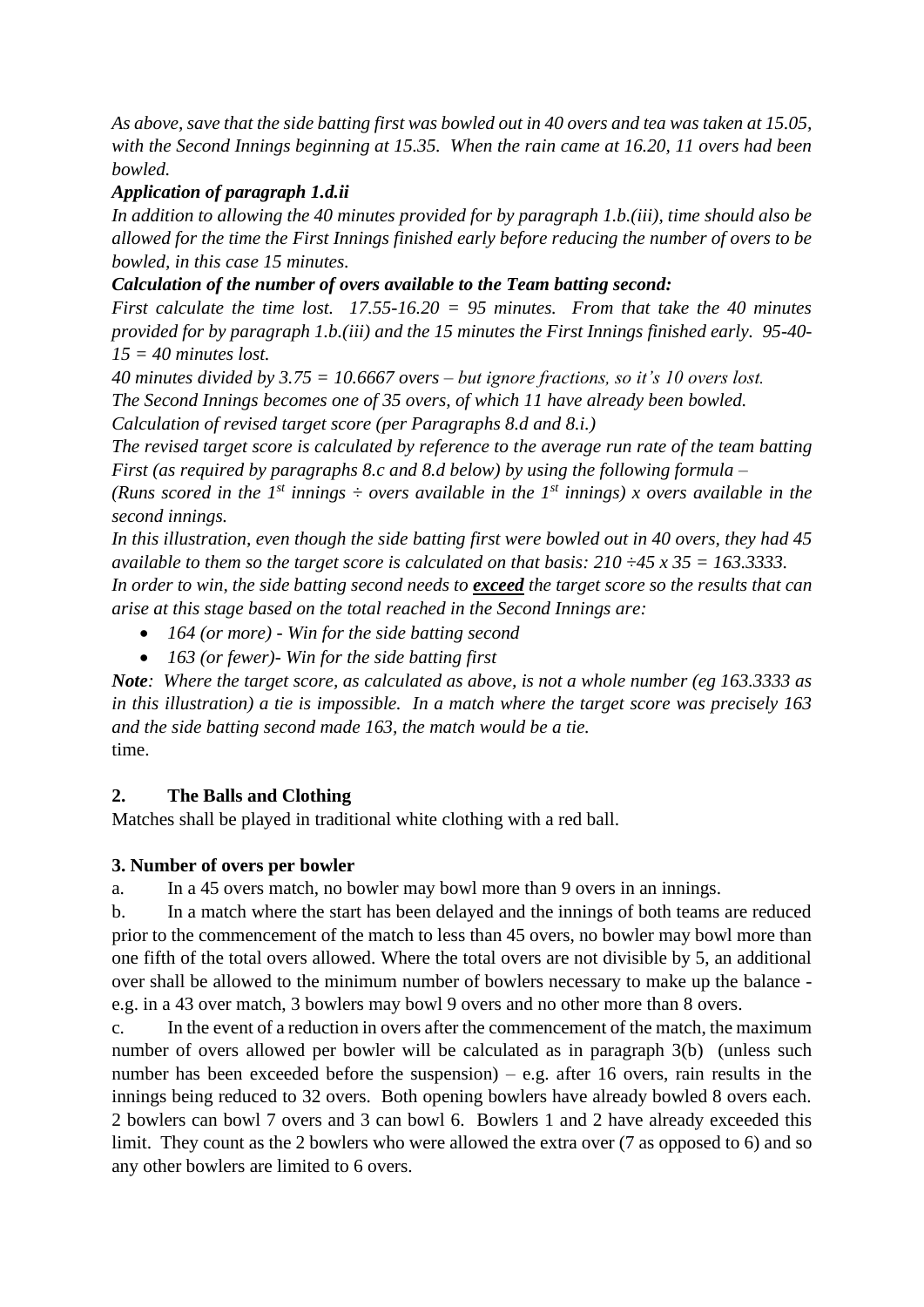d. Where a suspension occurs mid-over and on resumption the bowler has exceeded the new maximum allocation, he will be allowed to finish the incomplete over.

e. In the event of a bowler being incapacitated or suspended and being unable to complete an over, the remaining balls will be bowled by another bowler providing that bowler did not bowl the previous over or part of it. Such part of an over shall count as a full over only in so far as each bowler's limit is concerned.

f. The ECB Fast Bowling Directives may affect the above over limitations.

#### **4. Restriction on the placement of fielders/ Powerplays**

a. At the instant of delivery, there may not be more than five fielders on the leg side.

b. In addition to the restriction contained in paragraph 4(a), further fielding restrictions shall apply to certain overs in each innings. The nature of such fielding restrictions and the overs during which they shall apply (the 'Powerplay Overs') are set out in the following paragraphs.

c. The following fielding restrictions shall apply:

i. Two semi-circles shall be drawn on the field of play. The semi-circles shall have as their centre the middle stump at either end of the pitch. The radius of each of the semi-circles shall be 30 yards (27.5 metres). The ends of each semi-circle shall be joined to the other by a straight line drawn on the field on the same side of the pitch – see diagram at Appendix 1. The fielding restriction area should be marked by 'dots' at five-yard (4.57 metre) intervals, each 'dot' to be covered by a white plastic or rubber (but not metal) disc measuring seven inches (18 cm) in diameter.

ii. During the first block of Powerplay Overs (as set out below) only two fielders shall be permitted outside this fielding restriction area at the instant of delivery.

iii. During the second block of Powerplay Overs only four fielders shall be permitted outside this fielding restriction area at the instant of delivery.

iv. During the third block of Powerplay Overs only five fielders shall be permitted outside this fielding restriction at the instant of delivery.

d. Subject to the provisions of paragraph 4 (e) below, the Powerplay Overs shall apply for each innings as follows:

i. The first block of Powerplay Overs shall be overs 1-10 in a full 45 over innings.

ii. The second block of Powerplay Overs shall be overs 11-35 in a full 45 over innings.

iii. The third block of Powerplay Overs shall be overs 36-45 in a full 45 over innings.

e. In circumstances when the number of overs of the batting team is reduced, the Powerplay Overs shall be adjusted in accordance with the table in Appendix 2. For the sake of clarity, it should be noted that the table shall apply to both the first and second innings of the match.

f. If play is interrupted in an innings and the table at Appendix 2 applies, the appropriate Powerplay takes immediate effect. For the avoidance of doubt, this occurs even if the interruption has occurred mid-over.

g. At the commencement of the second and third blocks of Powerplay Overs, the Umpire shall signal such commencement to the scorers by rotating his arm in a large circle.

h. In the event of an infringement of any of the above fielding restrictions, the Umpire at the striker's end shall call and signal 'No Ball'.

i. In the event of the striker's end Umpire failing to call and signal No Ball when the fielding restrictions in this playing condition have been breached or when Law 28.4 has been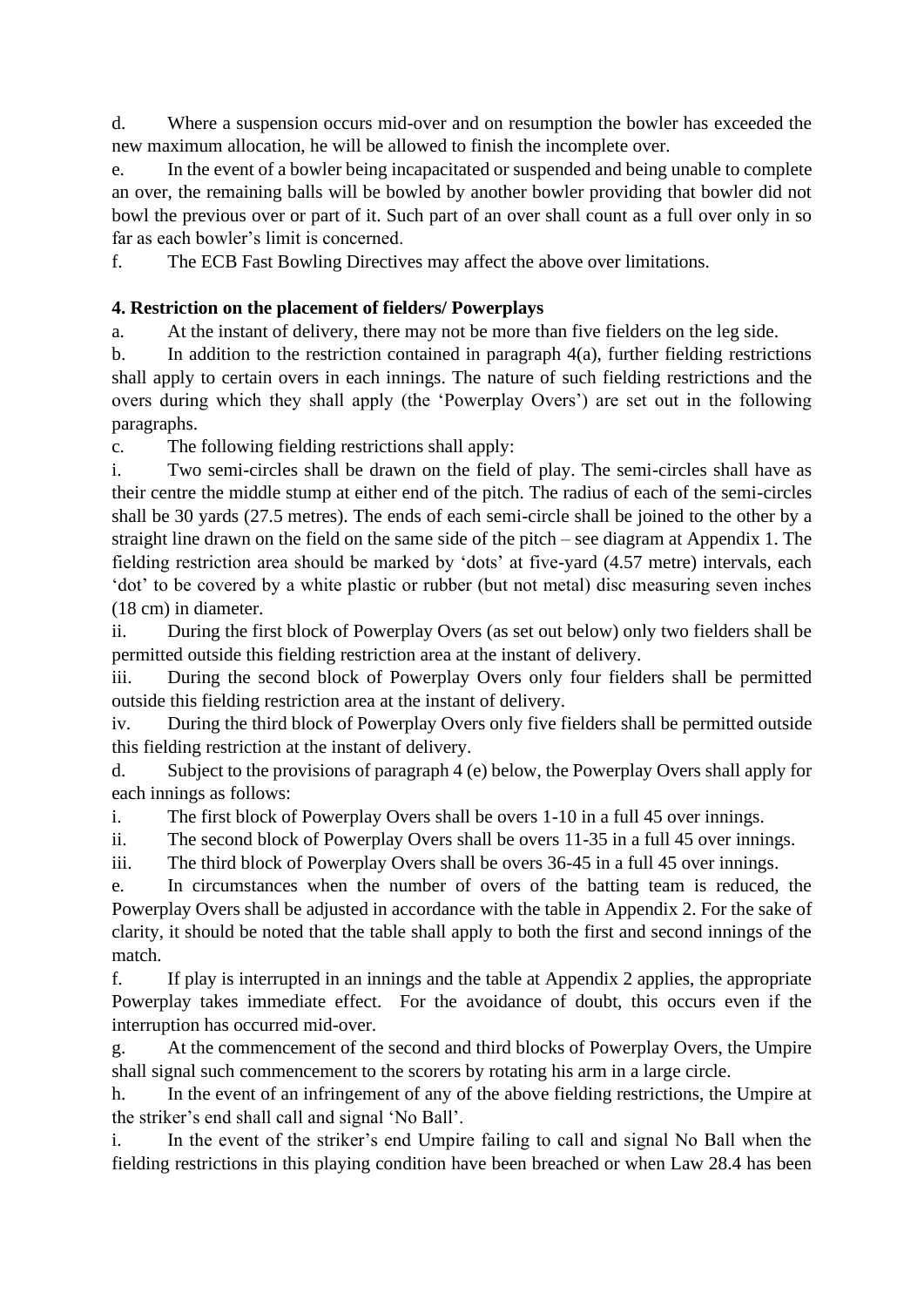breached (i.e. at the point of delivery, not more than two fielders other than the wicketkeeper shall be behind the popping crease on the on side), immediately the ball becomes dead, the striker may draw the matter to that Umpire's attention. If the striker's end Umpire is able to verify the breach, he shall call and signal No Ball. If the striker's end Umpire is unable to verify the breach then he shall confirm that the events of the delivery shall be unchanged.

#### **5 No ball**

a. Law 21 will apply so that the penalty for a no ball will be 1 run.

b. In addition to paragraph 5(a) above, the delivery following a no ball called for any reason other than a short-pitched ball passing the batsman above head height shall be a free hit for whichever batsman is facing it. If the delivery for the free hit is not a legitimate delivery (i.e. any kind of no ball or a wide ball) then the next delivery will become a free hit for whichever batsman is facing it.

c. For any free hit, the striker can be dismissed only under the circumstances that apply for a no ball, even if the delivery for a free hit is called wide ball.

d. Field changes are NOT permitted for free hit deliveries unless there is a change of striker or unless the no ball was called for an infringement of the fielding regulations, in which case the field may move to the minimum necessary to make the new field legal. However, in all circumstances, any fielder within 15 yards of the striker may retreat to a position on the same line no more than 15 yards from the striker.

e. The Umpires will signal a free hit by (after the normal No Ball signal) extending one arm straight upwards and moving it in a circular motion.

f. Any fielding restrictions in place at the time will still apply for the free hit delivery.

g. The free hit delivery counts as a ball in the over unless it in turn is a wide or any form of No Ball.

#### **6. Wide ball/pitch markings**

a. Umpires are instructed to apply a very strict and consistent interpretation in regard to judging a wide in order to prevent negative bowling wide of the wicket.

b. The following criteria should be adopted as a guide to Umpires:

If a ball passes either side of the wicket sufficiently wide to make it virtually impossible for the striker to play a "normal cricket stroke" both from where he is standing and from where he should normally be standing at the crease, the Umpire shall call and signal "Wide Ball". Any ball that passes to the leg side of the wicket without being hit by the striker or hitting any part of the striker's person or equipment shall normally be called wide.

c. Pitch markings should be expanded to include lines, 17 inches (43.18cms) inside either return crease as an aid to Umpires in judging whether an offside wide has been bowled. Wherever possible, these additional lines shall be marked in blue.

d. The above provisions in (a) and (b) do not apply if the striker makes contact with the ball, or if it passes between the striker and the wicket.

## **7. The bowling of fast short pitched balls (the bouncer)**

a. Law 41.6 is amended to read as follows: -

i. A bowler shall be limited to two fast short pitched balls per over. The Umpire at the bowler's end will make it clear to both the bowler and the batsmen at the wicket when each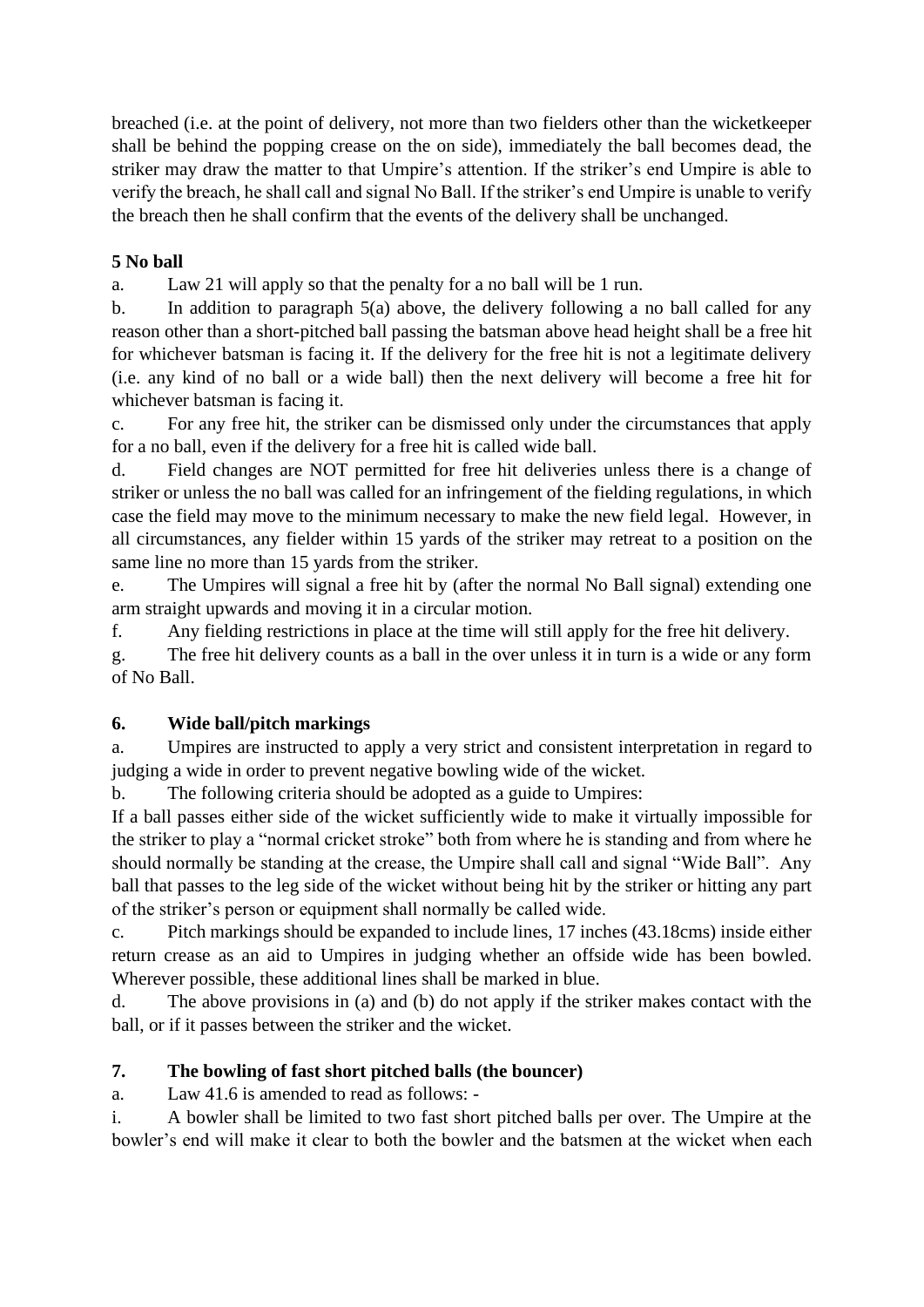such a delivery within this limit is bowled. This ruling shall apply even though the striker has made contact with the ball with his bat, person or equipment.

ii. A fast short pitched ball is defined as one that passes or would have passed over shoulder height of the batsman standing upright at the crease. The Umpire shall call and signal no ball on each occasion the limit is exceeded. In addition, the Umpires will adopt the procedures of law 41.6.

iii. In addition, a ball that passes above head height, which prevents the batsman from being able to hit it with his bat by means of a normal cricket stroke, shall be called no ball. For the avoidance of any doubt, any fast short pitched delivery that is called a no ball under this playing condition shall also count as one of the fast short pitched deliveries in that over.

#### **8. Over rate penalties**

a. In an uninterrupted match, all sides are expected to be in position to bowl the first ball of the last of their 45 overs within 2 hours 50 minutes playing time. In the event of their failing to do so, the full quota of overs will be completed, and the batting side will be credited with 6 runs for every whole over that has not been bowled. This will apply to both innings of the match. If the side batting second is credited with runs in this way and this consequently takes their score past that of the side batting first then match shall be deemed to be won by the side batting second. All penalties in this regard will be imposed immediately the ball first becomes dead after the scheduled or rescheduled cessation time for the innings.

b. If the innings is terminated before the scheduled or re-scheduled cut off time no over rate penalty shall apply. If the innings is suspended, the over rate penalty will apply based on the rescheduled cessation time for the innings.

c. The Umpires shall inform the fielding team Captain when taking the field for the first time and on every subsequent occasion if play is suspended by the weather of the scheduled cessation time for that innings. The Umpires shall make allowances for any occurrence beyond the control of the fielding side which slows down the overall over rate. Batsmen will normally be expected to cross on the field of play at the fall of a wicket. The Umpire at the bowler's end will inform the fielding Captain, the batsmen and his fellow Umpire of any time allowances as and when they arise. (The matter will not be subject to retrospective negotiation.) In all reduced overs matches the fielding team will be given a one over leeway.

d. Over rate penalties apply only to innings lasting 25 overs or more.

e. The penalties in this section are the only penalties for slow over rates.

#### **9. Result**

a. A result can only be achieved if, prior to being so achieved, both teams have had the opportunity of batting for at least 20 overs.

b. When there is no suspension after play has commenced and when both sides have had the opportunity of batting for the same number of overs, the team scoring the higher number of runs shall be the winner.

ci. If the number of runs scored by each side is equal, then the winner shall be the side losing fewer wickets.

ii. If still equal, or if both sides were all out, the side with the higher score at the end of the completed penultimate over shall be the winner, and if still equal, at the end of the previous over, and so on until a winner can be decided. Exceptionally where both sides are dismissed